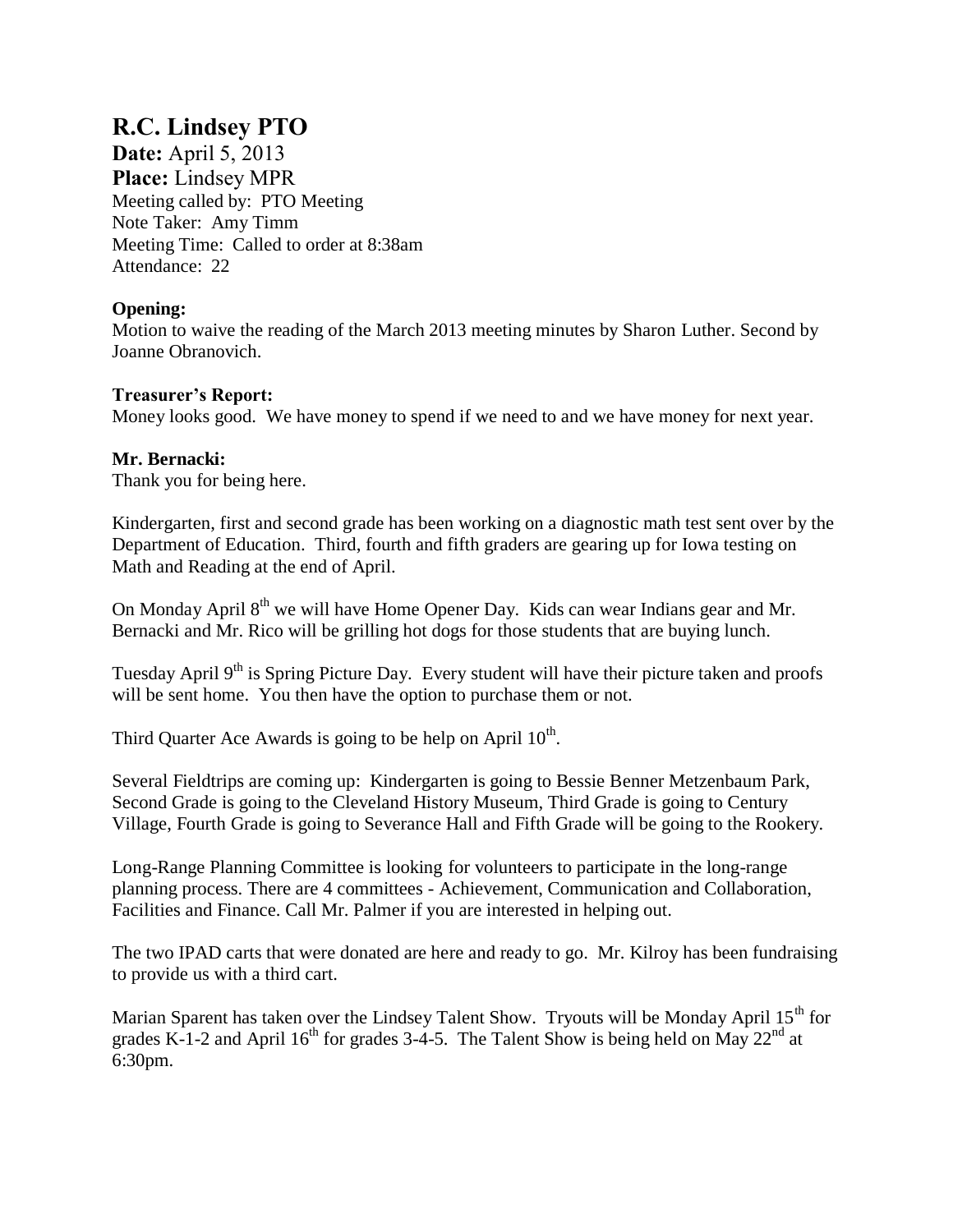#### **Mr. Palmer- Not Present**

#### **Committee Chair Reports:**

Ace Awards – Things have gone well. We still have 4th quarter Ace Awards to do.

Box Tops - Box Tops has been a great success this year. We have collected over 44,000 box tops thus far. There will be one more contest this year running from May  $13<sup>th</sup> - 24<sup>th</sup>$ .

Donuts at Dawn – Donuts at Dawn was a great success. We had more people come the  $2<sup>nd</sup>$  day.

Family Fun Day – Family Fun Day was a success. We had activities both inside and out and that seemed to work out well.

Holiday Gift Shop - Volunteers were down. This is not to be meant as a fundraiser but we made \$285.00. We need to purchase staplers and pricing guns for next year. Had a hard time finding men's gifts. There is some inventory left.

Refreshments - There is still one more event. Teacher Lunch for Teacher Appreciation Week. Going to do a BBQ theme.

Grandparent/Special Person Day – This event went very well. We received a lot of positive feedback. Check in went very well and several people commented that they liked the idea of checking in.

Golf Outing- Is going to be held on June  $8<sup>th</sup>$  at Berkshire Hills Golf Course. It will start at 9:00am.

Skating Party – We had a great turn out. We were given back \$2.00 per student.

#### **New Business:**

Teacher Appreciation Week is May  $6^{th}$  – May  $10^{th}$ . Teacher Lunch will be held on May  $10^{th}$ . 2013-2014 PTO BD Voting.

#### **Announcements:**

Kindergarten Orientation Date has been changed due to the number of kids coming in. Date to be announced.

4/24/13 - 5<sup>th</sup> Grade Parent Orientation, 7pm – Middle School  $4/25/13$  – Beginning Band Meeting for  $4<sup>th</sup>$  Grade Parents, 7pm – High School 4/29/13 – Market Day Pick-Up, 3:00-4:15pm 5/10/13 Next PTO Meeting, 8:30am - MPR